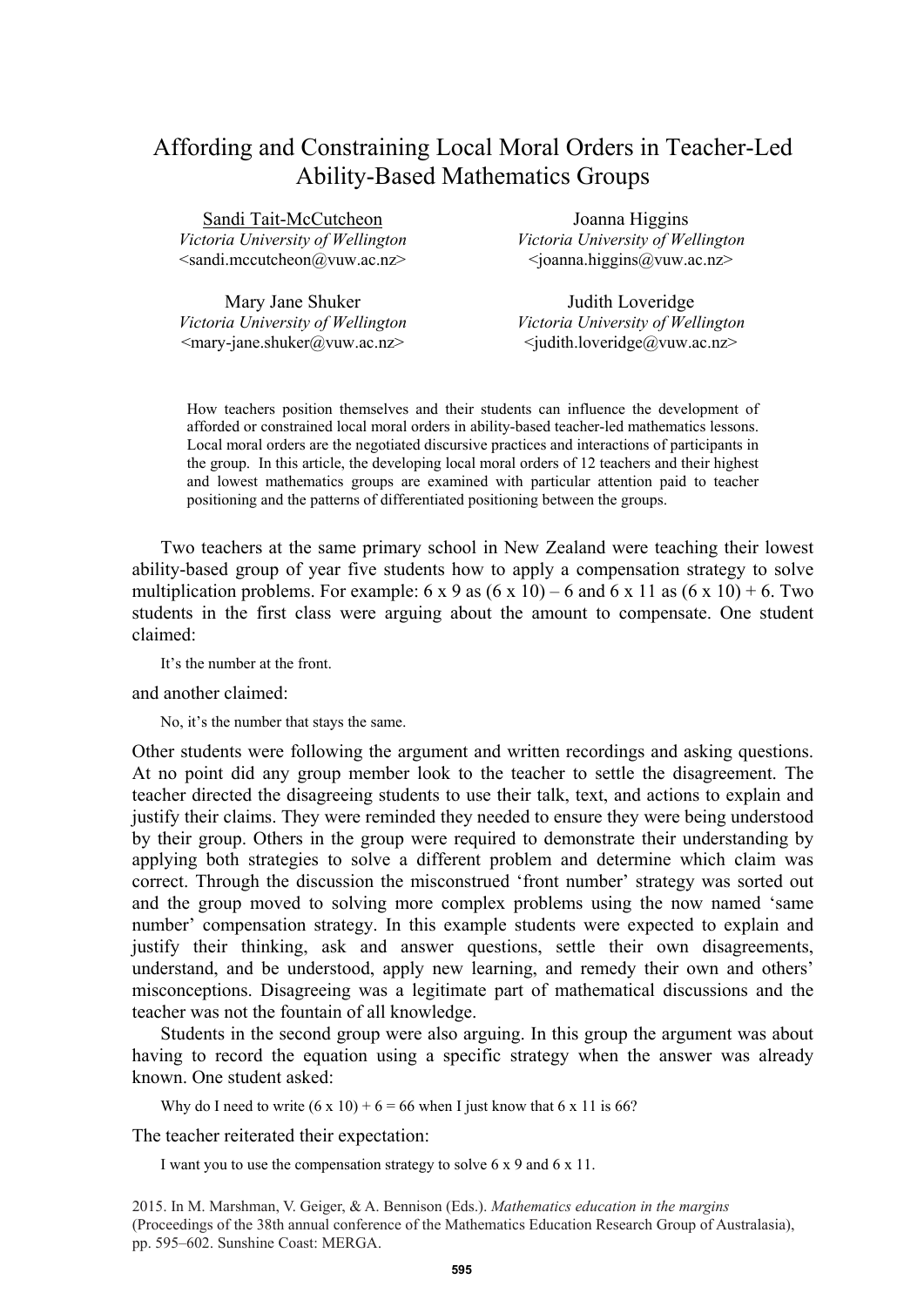The first student quietly said:

60 – 6 is 54 and 6 x 11 is 66.

Overhearing this, a second student told the first their strategy was wrong:

No that's not right,  $6 \times 11 = 66$  isn't compensation, you have to use the compensation strategy, ave Miss, you have to use compensation aye?

The teacher provided the required confirmation:

Yes I want you to use the compensation strategy.

Even more quietly the first student complained:

That's just dumb, I know 6 x 11 is 66 why do I have to write it down that way? I know 6 x  $11 = 66$ .

A third student tried to explain:

You are right but being right isn't enough you had to use the right strategy too.

In this second example the expectations appeared to be that specific strategies must be applied, different thinking was not required, and existing knowledge was not valued.

These two examples illustrate how teacher positioning can influence the development of diverse, and potentially detrimental or beneficial, local moral orders. Local moral orders are a construct of positioning theory and are the agreed to patterns of interaction created and developed between participants, in this case teachers and students (Davies & Harré, 1990; Harré & van Langenhove, 1991). They develop from the ways participants view themselves and others, the way they act and interact, how they may feel obliged to act and interact, what can be said or done, who can action the saying or doing, when it can be said or done, and what the reactions to the words and actions can be (Harré & van Langenhove, 1999). There can be more than one developing local moral order within an interaction but all are contextualised to these participants, at this time, telling particular stories, from particular points of view (Harré, 2012).

Local moral orders are similar to Yackel and Cobb's (1996) social and sociomathematical norms. How things are done become taken-as-shared by the group and what is taken-as-shared has a sense of oughtness (Linehan & McCarthy, 2000). However, there are two key differences. Moral, in the context of norms, refers to moral accountability or honourable behaviour such as in an expected code of conduct. Local moral orders in positioning theory have a moral quality because they are associated with the rights and duties of participants (Harré, 2012). The second difference pertains to how participants are located in the interaction. Local moral orders locate participants in positions whereas norms locate participants in roles. Positions were posited as a more dynamic and fluid notion than role which was perceived to be more static and symbolic (van Langenhove & Harré, 1999).

This article draws on the findings from a larger study (Tait-McCutcheon, 2014) where the key research question addressed was: How do teachers in New Zealand primary schools position themselves and students in their lowest and highest mathematics strategy groups so that mathematical know-how could be shared?

Mathematical know-how was defined according to Pólya (1965) as independence, judgement, and creativity. The focus of this article is the developing local moral orders that afforded or constrained the sharing of teacher and student mathematical know-how. The local moral orders were identified and explained by examining three discursive practices of positioning theory: positions, storylines, and social acts (Harré & van Langenhove, 1999).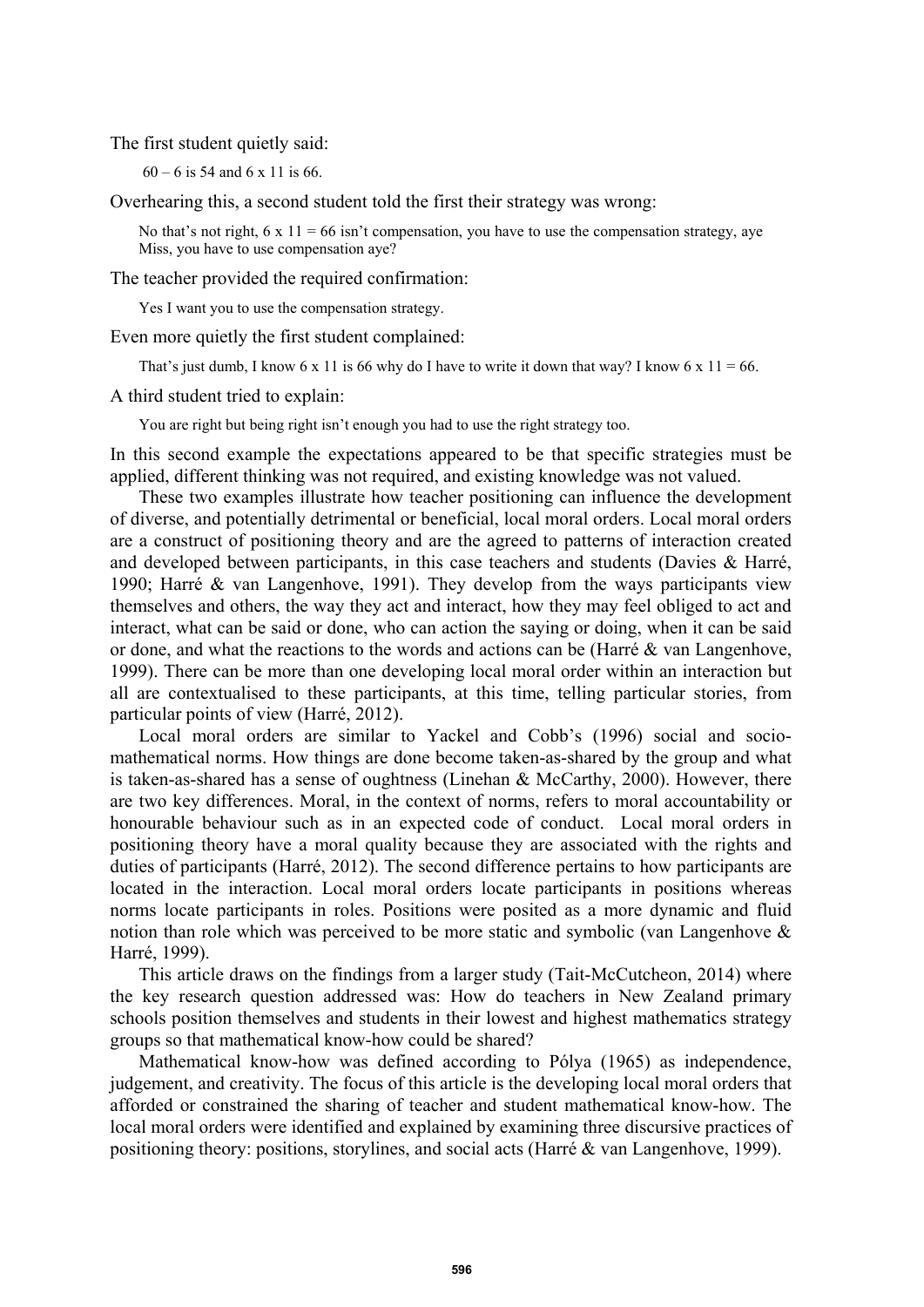# Positions, Storylines and Social Acts

Positioning theory, proposed that when people participate in genuine, sequential, naturally occurring talk, text, and actions with others they do so from a position (Davies & Harré, 1990; Harré and van Langenhove, 1991). From a position, participants give and attempt to give, meaning to their own and others' talk, text, and actions by establishing, and attempting to establish their own and others' rights and duties (Harré & Moghaddam, 2003). The rights and duties any person has within a position are influenced by past, present, and future interactions of the group and influence the developing local moral orders of that group (Harré & van Langenhove, 1999). For example, teachers and students have individual and collective rights and duties, but their rights and duties are "interlaced with the expectations and history of the community" (Linehan & McCarthy, 2000, p. 442). Qualitatively different or fixed rights and duties can result in some students having substantially different opportunities to participate (Anderson, 2009; Barnes, 2003; Yamakawa, Forman, & Ansell, 2005).

Storylines make participants past or projected future words and actions meaningful to themselves and others "by telling a kind of story about them" (Slocum-Bradley, 2010, p. 93). The stories participants tell about themselves and others, and how those stories are accepted or rebutted help to define the local moral orders. There are numerous contextualised commentaries, interpretations, and relationships in play as the storyline advances and the exact same words and actions can convey a different storyline to different participants (van Langenhove & Harré, 1999). Storylines are neither complete nor correct because perspectives within any storyline may differ, participants may choose to be complicit or resistant, and the presence or absence of certain positions may alter the storyline. However, storylines do tend to follow already established patterns of development within a cluster of narrative principles and practices (Harré & Moghaddam, 2003). As such, the creation and survival of any storyline is contingent on it being jointly constructed and sustained. Social acts are the talk, text, and actions of participants that become significant to the interaction when they are appropriated by others and given increased, reduced, new, or different meaning (Davies & Harré, 1990). The social force participants have, and their social acts that are appropriated affect the existing and developing local moral order (van Langenhove & Harré, 1999). The relationship between positions, storylines, and social acts and local moral orders is mutually determining. The positions, storylines, and social acts of the group create the local moral orders and the local moral orders shape the positions, storylines, and social acts. Therefore, within any local moral order participants, conversations, expectations, and behaviours are susceptible to change (Harré, 2012).

#### Method

This study was underpinned by a social constructivist theoretical perspective whereby knowledge was considered from the personal view of an individual and the collective view of a group (Bobis, Mulligan, & Lowrie, 2004). A qualitative research paradigm was used to examine teachers' acts of positioning, to reason about those positionings, and to interpret relationships and consequences between positioning and each groups developing local moral order. The bounded and socially situated nature of this research within the highly subjective social phenomenon of teaching and learning meant a qualitative case study was an appropriate methodological choice. Case study research is exploratory and resonates with the reader's own experiences and existing understandings, provides insights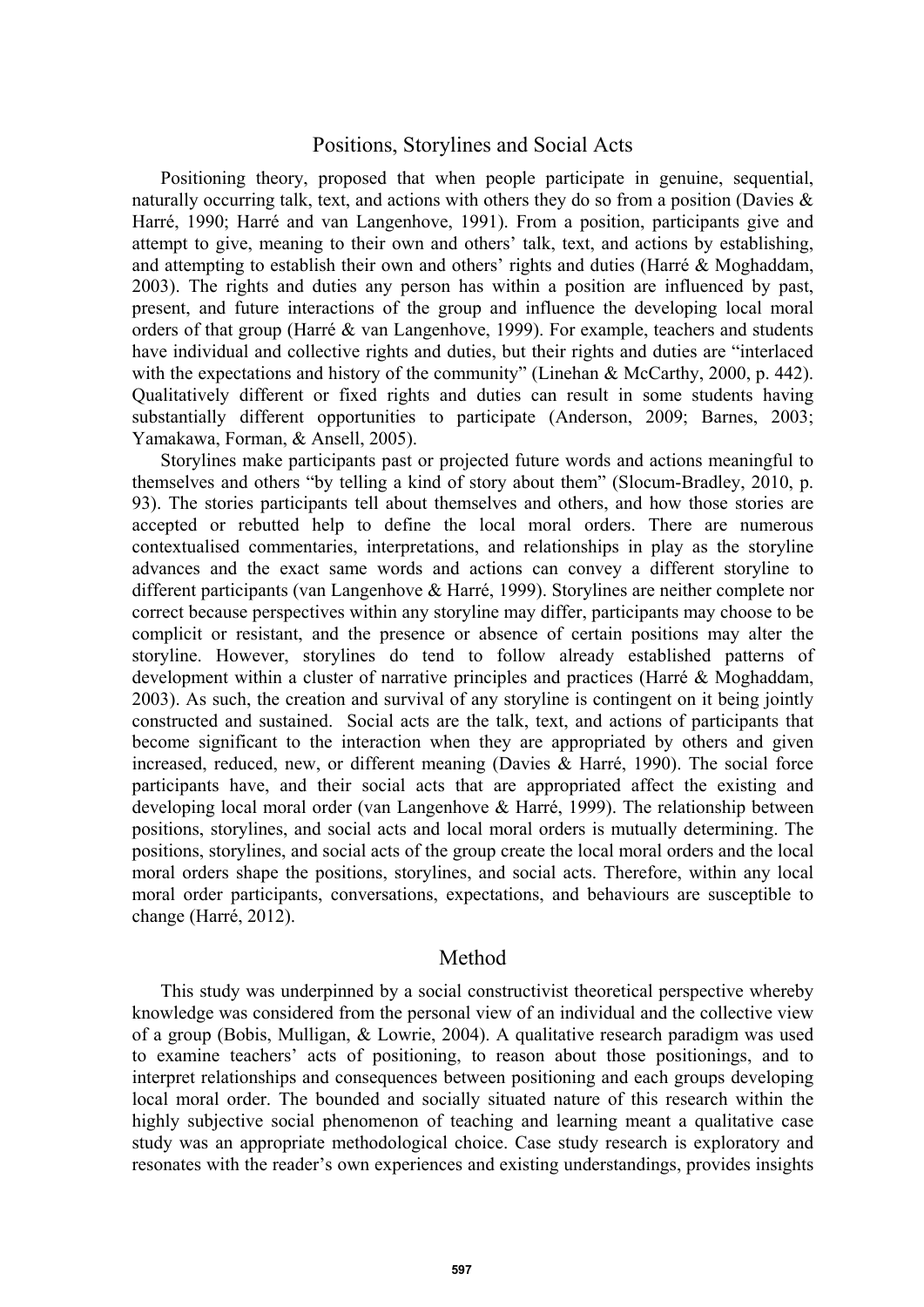into how things become the way they are, and generates discoveries of new learning. The end product of a qualitative case study is a "rich, thick description of the phenomenon under study" (Merriam, 2009, p. 43).

Two schools, Pacific and Tasman, were purposefully recruited to participate in the larger study because of their commonalities (professional development, lesson organisation, and ability grouping) and differences (static/changing staff, decile rating, and ethnic diversity). Twelve teachers of students in years zero to six (aged 5-11) participated. Years of teaching experience ranged from one to 24 and nine of the 12 teachers had participated in the New Zealand Numeracy Development Project (NDP), (Ministry of Education, 2007) professional development in the past three years either as pre-service or in-service teachers.

Three data sources were used extensively in this research: video and audio recordings, transcriptions, and observations. Each teacher was video and audio recorded for three consecutive lessons teaching their lowest and highest mathematics group, resulting in 72 lessons observed and transcribed. Written observations that included field and personal notes where undertaken for the duration of each lesson and theoretical notes were added after the observations. Qualitative data analysis required a fluid, evolving, dynamic approach that included contrasting, comparing, replicating, cataloguing, and classifying from concrete data toward more conceptual levels (Denzin & Lincoln, 2011). A constant comparative method (Corbin & Strauss, 2008) was chosen as the most appropriate method for data analysis. The analytic approach taken was look, think, look again, think again, through-out the following five phases of analysis:

- 1. Identify examples of teacher positioning and code as talk, text, or action. Note relationships between codes and group as themes. Develop tentative concepts from themes. Build categories through which theory was being created.
- 2. Identify mathematical contexts in which the teacher positionings occurred.
- 3. Plot teachers' positioning acts according to codes and contexts.
- 4. Identify potential negative instances and conflicts within the data.
- 5. Establish themes to describe the positioning pattern of each teacher with their lowest and highest strategy group.

The trustworthiness of this research was tested and affirmed by considering the reliability, credibility, transferability, dependability, and confirmability of the qualitative research methods (Lincoln & Guba, 1985). Triangulation of participant sources, data sources, and data analysis confirmed emerging findings and the reliability of conclusions (Merriam, 2009). Credibility was enhanced through the processes of member checking and peer debriefing (Cohen, Manion, & Morrison, 2007). The thick descriptions used to tell the story of teacher positioning provided transferability for the reader and "accurate explanations and interpretation of the events" to a different setting (Cohen et al., 2007, p. 405). Dependability and confirmability were achieved through the rigour of the data collection, data analysis, and theory generation processes, documenting procedures for checking and rechecking the data, including negative instances, and conducting a data audit trail.

### Findings and Discussion

This study identified three key findings where the developing local moral orders afforded the sharing of mathematical know-how from teachers and students and three key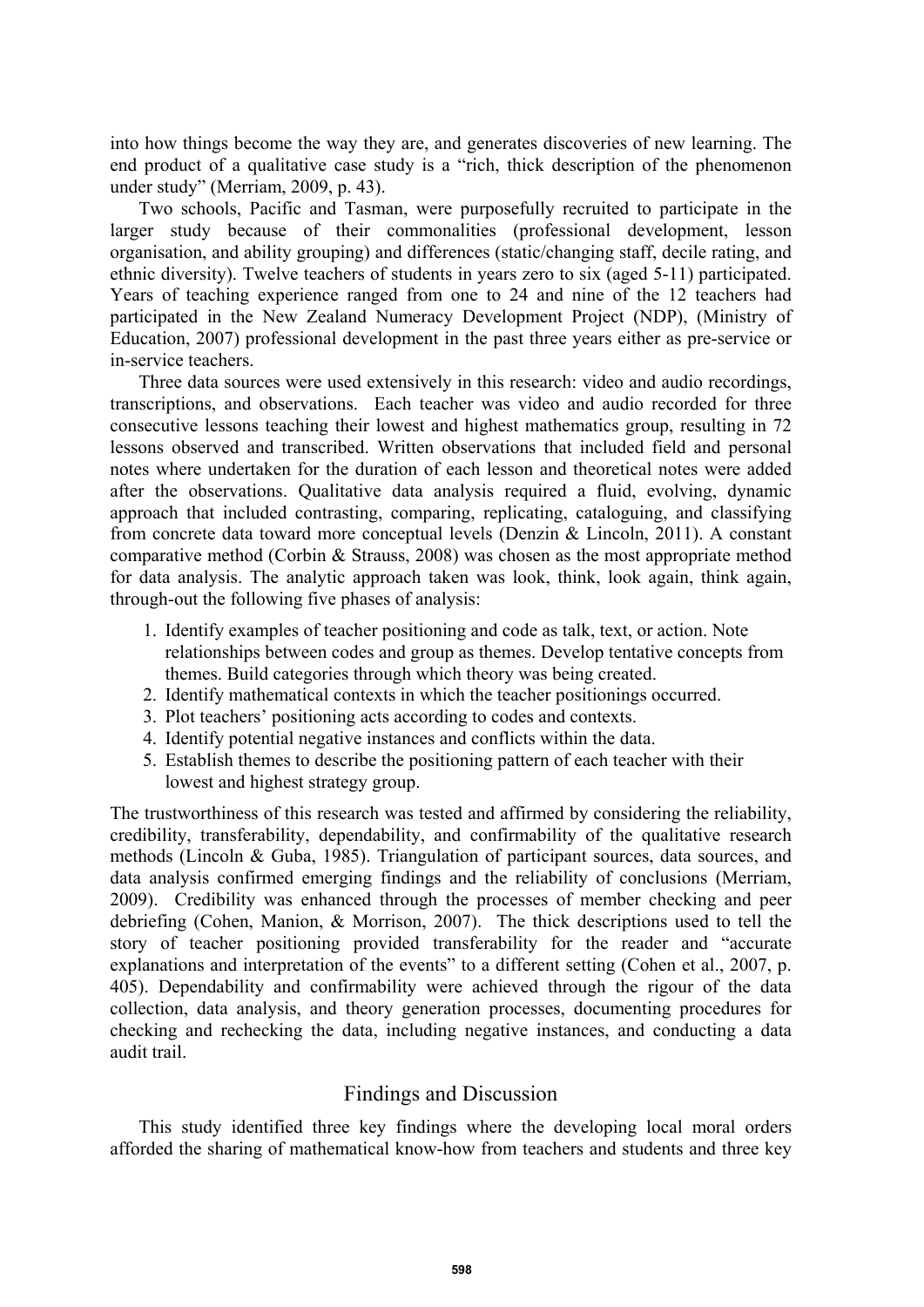findings where the sharing of mathematical know-how was afforded for teachers but constrained for students. These findings are discussed in relation to the literature.

The local moral orders that afforded the sharing of mathematical know-how for both teachers and students emphasised the visibility, fluidity, and contestability of the mathematics; the importance of teachers and students contributions to the teaching and learning; and the expectation teachers and students would take a mathematical stand by agreeing with or challenging the shared know-how. Teachers and students ensured and enabled the visibility, fluidity, and contestability of the mathematics through their suggestions, observations, explanations, questions, and reflections. Teachers further ensured visibility by providing time and space within the lessons for suggestions, observations, explanations, questions, and reflections to be shared and responded to. Teachers and students were able to maintain the discussions around, and the complexity of, the task and the mathematical interest and depth of teachers and students understanding simultaneously developed (Chapin, O'Connor, & Anderson, 2009).

Teachers and students had important know-how to share, observations to make, and questions to ask that benefitted and progressed the teaching and learning (Hunter, 2007). Both were expected to take a mathematical stand and have a mathematical opinion that could be understood by others. They were expected to analyse their thinking, know when they were correct or mistaken, understand why, and know how they could prove they were correct, or fix their error (Chapin  $& O'Connor, 2007$ ). They also had a duty to know when another group member was correct or incorrect and again know why. Correct and incorrect answers, misconceptions, disagreements, and questions from teachers and students provided resources for targeted teaching and learning (Anthony & Walshaw, 2009). When teachers purposefully listened to students' mathematics they gained knowledge about what students knew and how they were constructing new knowledge. This better positioned teachers to "generate interpretations of what they noticed and to generate conjectures about student thinking that would support the development of their ability to teach for understanding" (Choppin, 2011, p. 195). Teachers positioned themselves as active listeners, observers, and responders who had something mathematically important to learn from students. They then formatively applied what they had learned to question students in ways that shaped and further developed the mathematical talk, text, and actions.

Teacher and student know-how were predominant social acts because both had a voice within the mathematical discussions and both were responsible for the groups progress. Know-how acknowledged as valuable raised the individual and collective status of group members and the intellectual value of their reasoning (Hunter, 2007). The more the group experienced agency within their own and others learning, the more they learned they had control over their own and others successes and failures. Teachers and students had personal latitude within the teaching and learning because both had authority and were considered competent contributors to the mathematics (Wagner & Herbel-Eisenmann, 2013). The local moral order of the teachers whose positioning afforded the sharing of mathematical know-how and their students was collectively and collaboratively evolving.

The local moral orders that afforded the sharing of teacher know-how but constrained the sharing of student know-how emphasised the predominant positioning of the teacher; the teacher as gatekeeper; and the hurried pace of the lessons. The mathematics within predominantly belonged to the teacher and as such, the teacher had a considerably higher profile than students. Teachers were more significant within the group because they positioned themselves to do most of the mathematical talk and tasks within the lesson, often before the students had the same opportunity. They asked and answered questions,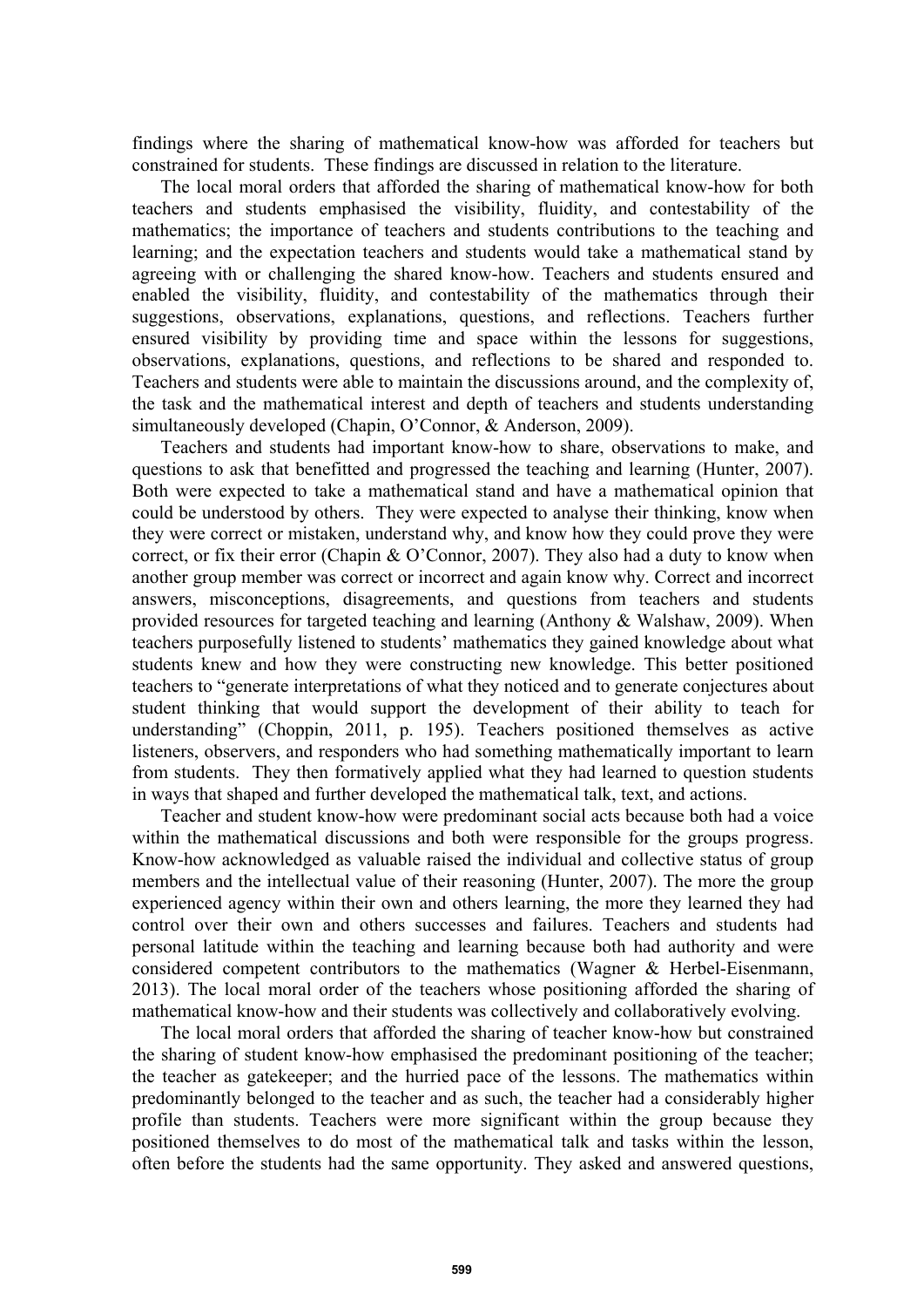modelled and explained correct and incorrect answers, summarised learning for students, and dismissed opportunities to explore incorrect answers or different or advanced explanations. Instead of modelling, reasoning, and reflecting, these teachers tended to make authoritative statements and decisions and give directions that were quick, correct, and one-dimensional. Whilst students were receiving clear messages about "what they need to know and learn" (Ewing, 2011, p. 68), they were positioned as passive recipients of knowledge who had a duty to listen to the teacher and repeat answers and explanation. The request for repetition did not seem to be to be a means for ensuring students were paying attention to what was being said but rather to ensure they had heard correctly (Chapin, et al., 2009). There was limited time or space for students to make decisions or express their own thoughts. The fewer opportunities students had to share their mathematical know-how the fewer opportunities they had to experience reasoning and act purposefully and reflectively with others (Choppin, 2011).

When the sharing of mathematical know-how was constrained for students the teacher was positioned as the gatekeeper of the mathematics (Wagner & Herbel-Eisenmann, 2013). Teachers led, students followed, and there was little demarcation between these positions. Teacher knowledge and authority limited positions made available to students and teacher's personal mathematical beliefs and values were dominant within the discussions and developing mathematics (Davies & Hunt, 1994). The know-how shared, by whom, and when was determined by teachers. They gave themselves the right to provide correct answers and explanations, target specific strategy use, and ask closed and known answer questions. Teacher know-how was shared as self-enclosed messages to be understood. Steering students toward particular solutions and strategies and smoothing that path for them did not enable know-how to be experienced or grappled with (Chapin & O'Connor, 2007). Students were positioned by teachers as passive onlookers whose duty it was to behave appropriately, watch, listen, and mimic. These duties appeared to take precedence over mathematical thinking. The know-how of the teacher became the predominant social act because theirs was the voice most heard. Other significant social acts were the words and actions of students who endorsed the teacher positioning, provided correct answers, and applied designated strategies.

## Conclusions and Implications

This article contributes new knowledge to understanding the teaching and learning of mathematics by employing the lens of local moral orders and the discursive practices of positions, storylines, and social acts for analysis. The mathematical opportunities of the 24 groups of students in this study were qualitatively different because of the developing local moral orders in which their learning occurred. The positions of teachers and students, the storylines being told, and the social-acts being valued reiterated and reinforced that qualitative difference. When teachers or students limited themselves or were limited by others to constrained positions, their rights and duties within that position become restricted (Davis & Hunt, 1994; Yamakawa et al., 2005). The longer the teacher or student is constrained by the positioning, the less likely the positioning could be altered or disrupted (Anderson, 2009; Barnes, 2003). The danger for some teachers and students is that they may become entrenched in an exponential pattern of constrained teaching and learning.

One such pattern was identified across the afforded and constrained local moral orders. This pattern was that more teachers afforded the sharing of mathematical know-how with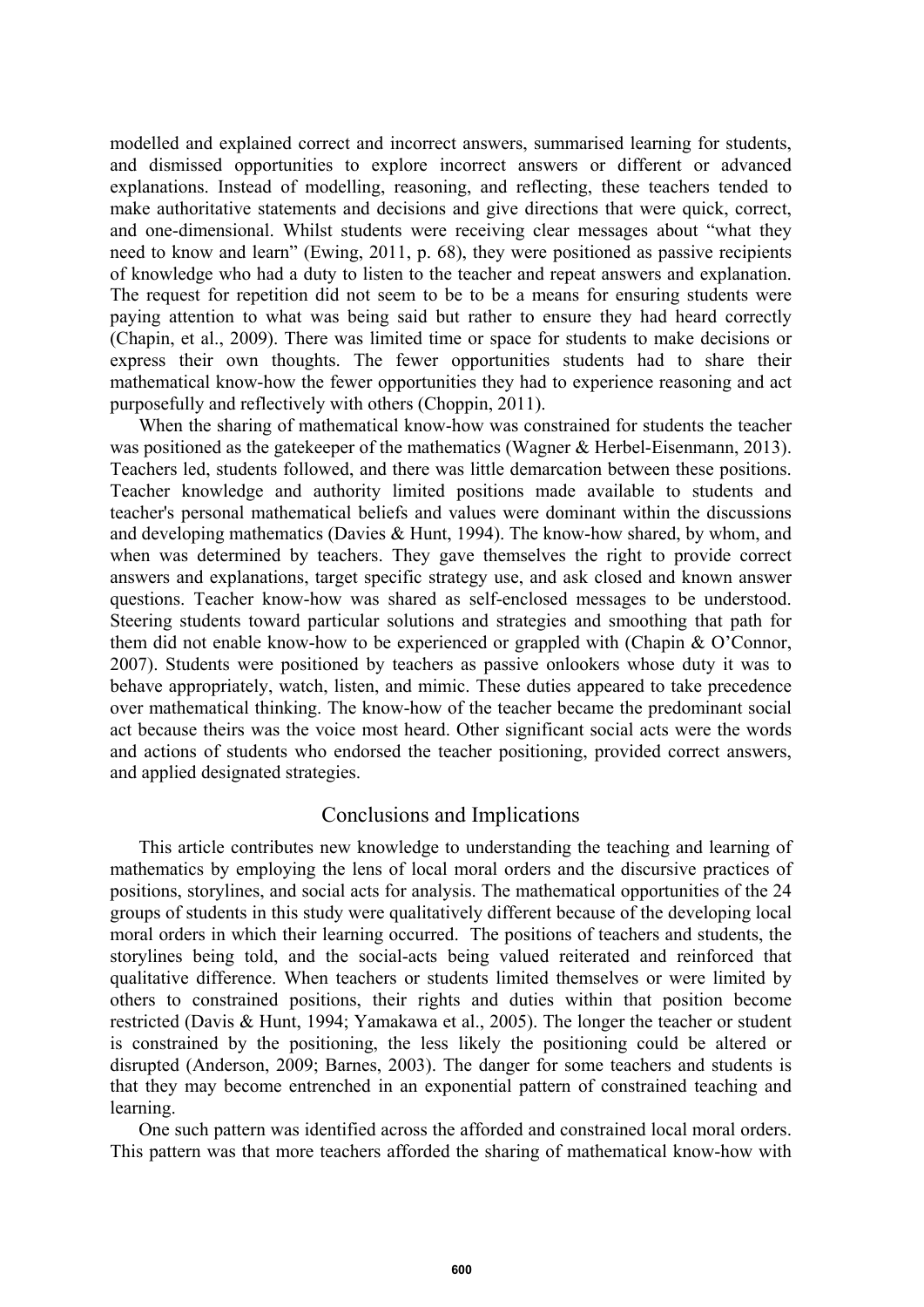their highest group than their lowest. Ten of the twelve teachers created local moral orders with their highest group that promoted and expected active participation, authentic involvement, and reflection from themselves and their students. Six of the 12 teachers created similar local moral orders with their lowest group. Therefore eight groups of students did not have the same opportunities to engage with their own and peers' knowhow. They did participate in their teacher's know-how but access was narrow and restrictive. Students in these eight groups were marginalised from mathematical engagement because of their corresponding imitative, procedural, and simplified duties. Interactions occurred mainly between the teacher and an individual student and the goal appeared to be to follow specific strategies and determine correct answers. By positioning themselves as the dominant participant in the mathematical discussions, these teachers were limiting their opportunities for their students' to connect in mathematically meaningful ways and for them to connect in mathematically meaningful ways with their students (Boaler, 2014). Teachers and students opportunities for successful mathematics teaching and learning were marginalised and unlikely to alter levels of achievement.

It is important to note that situating the study within the NDP mathematics programme and numeracy strand may have predetermined the mathematical pedagogies teachers selected and simultaneously predetermined the positionings they would take and give. The NDP could be considered a more structuralist approach to teaching and learning mathematics and as such teachers could have promoted the "direct instruction of explicit mathematical representations and procedures" (Murphy, 2013, p. 108). When teachers' positionings constrained the sharing of mathematical know-how the goal appeared to be to push students toward the recommended strategy and correct answer. An adherence to the NDP teaching materials may have substantiated or exacerbated that goal. However, the evidence remains that for eight groups of students the developing local moral orders in which their mathematical learning occurred constrained their opportunities to share their mathematical know-how. These students mathematical know-how was not positioned as a valuable teaching and learning tool. It would be of value to these findings and to the international mathematics community to extend this research to include mathematics programmes less structured than the NDP. Increased understanding of the affording local moral orders in particular could assist all teachers to further define and explore effective teaching positions.

### References

- Anderson, K. T. (2009). Applying positioning theory to the analysis of classroom interactions: Mediating micro-identities, macro-kinds, and ideologies of knowing. *Linguistics and Education, 20*, 291-310.
- Anthony, G., & Walshaw, M. (2009). *Effective pedagogy in mathematics: Educational practices series, 19*. International Academy of Education, International Bureau of Education & UNESCO.
- Barnes, M. (2003). Patterns of participation in small-group collaborative work. Paper presented as part of the symposium *Patterns of participation in the classroom* at the Annual Meeting of the American Educational Research Association, Chicago.
- Boaler, J. (2014). Ability Grouping in Mathematics Classrooms. *Encyclopaedia of Mathematics Education, 1-5.*

Bobis, J., Mulligan, J. T., & Lowrie, T. (2004). *Mathematics for children: Challenging children to think mathematically* (2nd ed.). Frenchs Forest, NSW: Pearson Education Australia.

Chapin, S. H., & O'Connor, C. (2007). Academically productive talk: Supporting students' learning in mathematics. In W. G. Martin & M. E. Strutchens (Eds.), *The learning of mathematics* (pp. 113-128). Reston, VA: The National Council of Teachers of Mathematics.

Chapin, S. H., O'Connor, C., & Anderson, N. C. (2009). *Classroom discussions: Using math talk to help students learn* (2nd ed.). Sausalito, CA: Math Solutions.